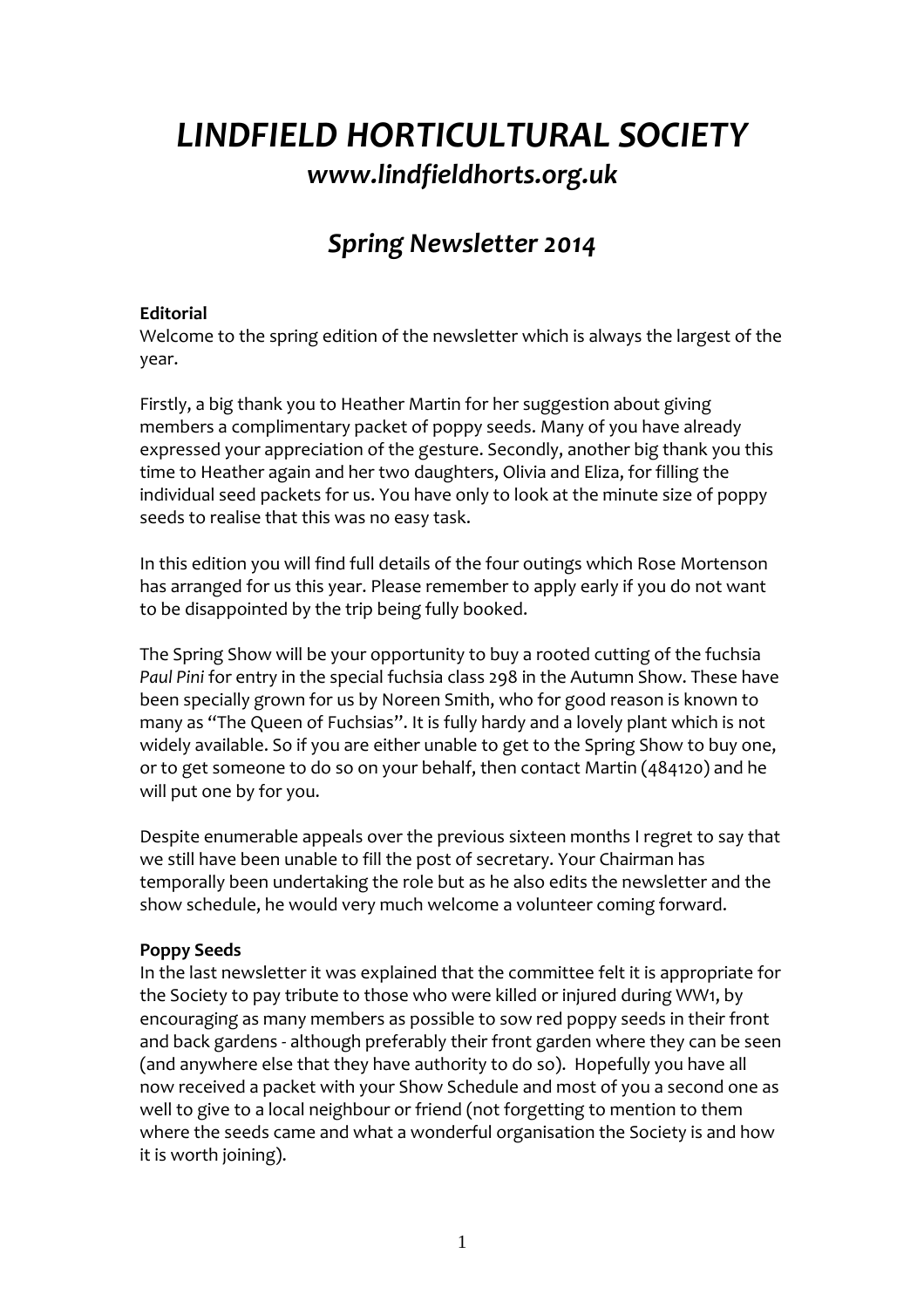Poppy seeds are very fine and do best in full sun. To plant them, lightly scratch the surface with a hand held tool and just sprinkled them on top of a clear patch of soil. Then scatter a few handfuls of finely crumbled soil over them.

### **Sundries Centre**

The sun is shining, the birds are singing, spring is on its way. Well we can all dream! We may not be able to rely on the weather but one thing you can rely on is your Horticultural Society Sundries Centre. We are open throughout the spring and summer to cater for all your horticultural needs.

A large number of the items: garden canes, root‐trainers, trays, Maxicrop, rose food and many others, are available at less than half the price you would pay at a garden centre. All our products are of the best quality and like‐for‐like considerably cheaper than the garden centres.

One of last year's new introductions – Potato Bags – as recommended by Barry Newman from the National Vegetable Society, proved to be very successful. We tried them out and used the last of our potatoes in February and could still scrape them! Naturally potato bags are also a lot cheaper from the Sundries Centre than from a garden centre. So pay us a visit to stock up on all you need to make your garden bloom this year and discuss your gardening tips and needs with like‐ minded individuals in a warm friendly atmosphere.

| Opening times until June:- March Saturday 1st |     |                                 |
|-----------------------------------------------|-----|---------------------------------|
|                                               |     | Sunday 16 <sup>th</sup>         |
|                                               |     | Saturday 29 <sup>th</sup>       |
|                                               |     | April Saturday 12 <sup>th</sup> |
|                                               |     | Sunday 27 <sup>th</sup>         |
|                                               | May | Sunday 4 <sup>th</sup>          |
|                                               |     | Saturday 10 <sup>th</sup>       |
|                                               |     | Saturday 17 <sup>th</sup>       |
|                                               |     | Sunday 25 <sup>th</sup>         |
|                                               |     | June Sunday 8 <sup>th</sup>     |
|                                               |     | Saturday 21 <sup>st</sup>       |
| Wa look forward to seeing vou                 |     |                                 |

We look forward to seeing you *Noreen Smith*

### *Arkle* **Daffodil Update**

Due to the mild winter, my daffodils are well ahead this year and therefore I am hoping that members will be able to stage a good number of blooms at our Spring Show on Saturday  $5<sup>th</sup>$  April. Here are a few tips for looking after your bulbs and also to help you make the most of the flowers on the day of the show:

- Keep your pots of daffodils well‐watered, especially when the bulbs are in flower.
- Don't expose the pots to too much warmth as this is likely to result in poorer quality blooms.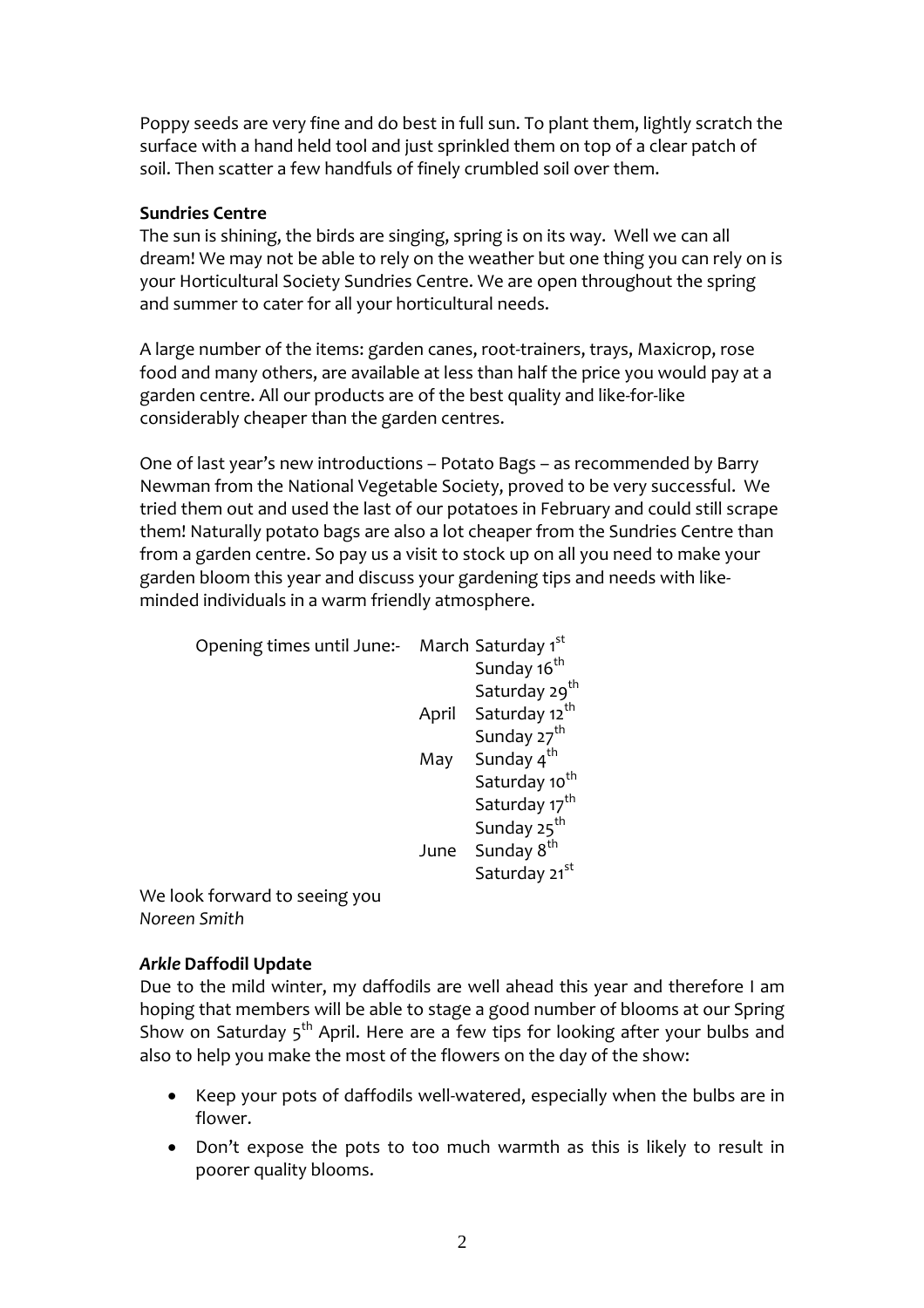- Cut the flowers on the morning of the day before the show. Place in water in a cool place out of direct sunlight.
- A couple of daffodil leaves will enhance your exhibit. Vases are provided by the Society to stage your entry. Some paper or moss used as packing in the vase will aid its presentation.

There is a special members' class for one bloom of Arkle from a bulb purchased from the Society as shown under Class 12 on page 23 in the schedule. 'Rule 17' has been waived for this class to enable two or more members of the same household to make their own entries in this class. *Arkle* is classified as a "Division 1" daffodil and there are plenty of other classes in the schedule into which it can be entered. I am looking forward to seeing your blooms at the Show. If you need any advice beforehand, please contact me (440148).

*Richard Hilson*

### **Spring Show 2014**

Now is the time to be thinking about what you can enter in this year's Spring Show. Full details can be found in the show schedule but do not forget the two new classes:

- o 28. A single camellia bloom
- o 52. One pot, any alpine plant

Richard has already reminded you to enter your *Arkle* Daffodils. Your committee are always surprised at how few houseplants find their way onto the show bench, most people have them so where are they? Let us have a bumper entry in classes 11, 41, 42, 43, 44, 45, 46, 47, 48 and 52 – there is no shortage of choice! Whatever you decide to enter we look forward to seeing it on the show bench.

The entry arrangements are shown on page 15 of the show schedule.

### **Outings 2014**

We have four outings planned for this year. Because of the popularity of the outings, only members of the Society may purchase tickets in the first instance. If spaces are available at a later date these will be open to guests and non-members. Application forms are available at the end of the newsletter; **a separate one for each visit and please could you also send a separate cheque for each trip**. Do please contact me if you have any queries and I will be happy to help (tel: 483229 or email: rose.mortenson@gmail.com).

### *Thursday 8 May – Clandon Park and Ramster Gardens*

Clandon Park near Guildford is one of the most complete examples of a Palladian mansion in England designed in the 1720's and set in a 7 acre garden. It is run by the National Trust and offers:

• Free entry to the house with its magnificent marble entrance hall, ceramics collection, wonderful furniture and a chance to see behind the grand areas with a tour of the attics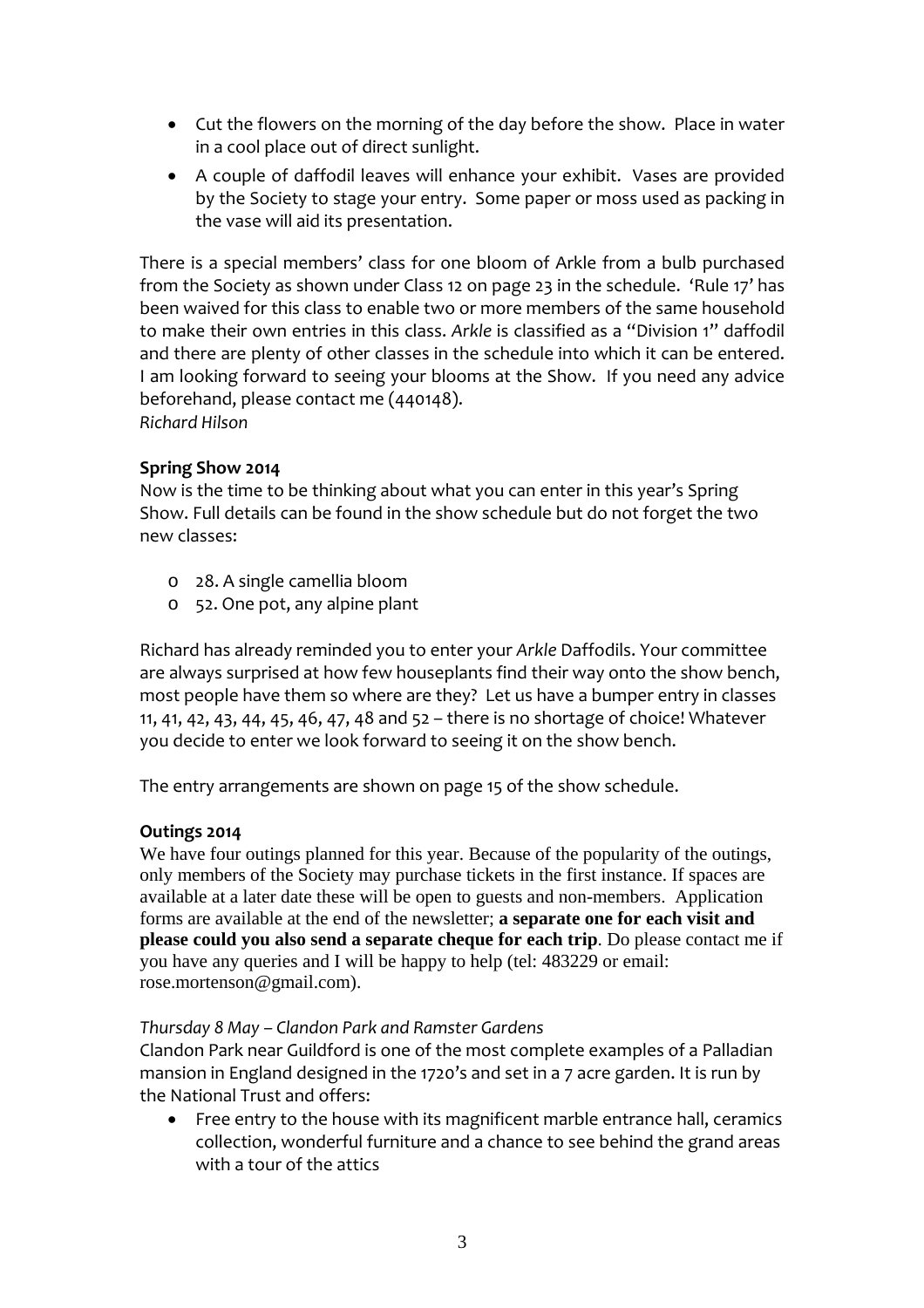- The Surrey Infantry Museum located in the basement which tells the history of the Surrey Regiments and houses many regimental artefacts and medals
- The gardens which include a parterre and a Dutch walled garden and an Hinemihi (a Maori meeting house)
- A shop, café and picnic area

When we arrive there will be a 15 minute introductory talk about the house and time to explore house and garden. We will have lunch here before moving on to Ramster Gardens.

Ramster was one of the first gardens to open under the National Garden Scheme. It was laid out in 1890 by a local nursery and has strong Japanese influences. It is famous for its Rhododendrons and Azaleas so we hope to catch it in full bloom; and with luck we may also be at the right time for the bluebells. There are 20 acres of gardens, a pond and a lake which is home to a wide variety of birds. It is a peaceful and colourful garden with plenty of woodland walks. There is a tea room and a plant shop.

We will be leaving from the Lindfield Post Office at 9.30am and will return about 6.00pm. The fee includes coach travel, driver's tip and entry to both venues. As Clandon Park is a National Trust property, there are two prices: National Trust Members **£17.75** Non National Trust members **£25.25**

### *Friday 6th June ‐ Marle Place Gardens and Great Dixter*

Marle Place Gardens and Gallery is a privately owned garden in the Sussex Weald with 10 acres of formal planting surrounded by woodlands and orchards. The gardens have won many awards for their management of wild life and are one of the "Seven Wonders of the Weald". In June we should see the allium pasture and the rose gardens at their best. The highlights include:

- Hedged garden 'rooms' with herbaceous and annual plants, rose beds and unusual shrubs
- A kitchen garden, Edwardian rockery, Victorian gazebo and an Italianate walled garden
- An Orchid House in a restored 19<sup>th</sup> century greenhouse
- A Gallery with exhibitions by contemporary artists and artwork in the grounds

We will have complimentary coffee/tea and cakes on arrival and there is a chance to have a guided tour of the garden. We will leave Marle Place at 1.00pm to travel on to Great Dixter. The latter was the birthplace and home of gardening writer the late Christopher Lloyd who devoted his lifetime to creating the most wonderful and exciting garden in the country. The head gardener Fergus Garrett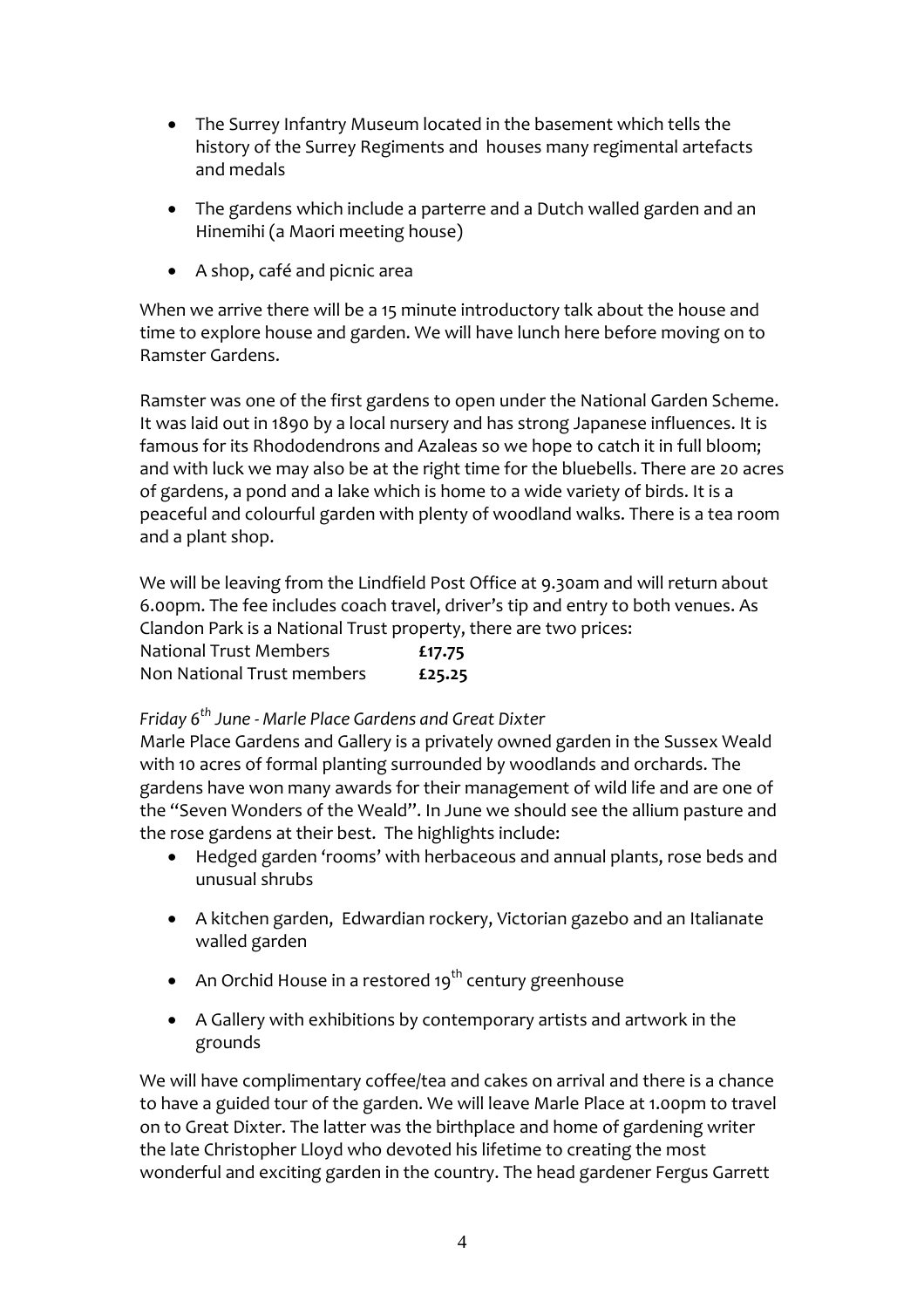will be coming to talk to the Society in October so this visit gives us a chance to see the garden in advance. Things to see include:

- A huge number of 'garden rooms' including the famous Long Border and Exotic garden
- Flower meadows and ponds
- A Nursery selling many of the rare and interesting plants we will see in the garden
- The largest surviving timber-framed house part dating back to about 1450
- A picnic area and a café serving drinks, sandwiches, quiches etc, cakes but no hot food

We would be leaving Lindfield at 9.00am and will arrive home by 6.30pm. The fee, which includes coach travel, driver's tip, entry to both venues, plus coffee and cake on arrival at Marle Place Gardens, is **£28.25**.

There are two optional extras: Garden Tour of Marle Place **E1.00** Entry to the Great Dixter House £2.00

### *Thursday 10 July – Hampton Court Flower Show*

We are organising this trip jointly with the Lindfield Club so book early to avoid disappointment! The themes for this year's show are:

- Grow finding plants for difficult places, tracing rare plants etc. An area of garden centres, nurseries and RHS advisors
- Escape about enjoying nature, fresh air and the countryside. An area of show gardens, a nature walk, the Rose and Floristry marquee together with shopping and eating
- Inspire challenging preconceptions, pushing boundaries and championing innovation. An area of conceptual gardens with a new Talks Theatre featuring RHS garden designers, plant experts and emerging new talent

We will be leaving Lindfield at 9.00am and will return by 7.30pm. Please note that the coach park for Hampton Court is about a 20 – 30 minute walk from the showground. There is a mobility bus to the show for those requiring assistance. There is also a courtesy bus service to Hampton Court rail station and from here you can walk along Barge Walk to the show or you can pick up a ferry service to take you across the river. The ferry service costs £2.50 each way and has not been included in the price. The fee, which includes coach travel, driver's tip and entry (*at a saving of £13 per person on the gate price*) will be **£35.**

*Friday 24th October – Autumn Colours at the Winkworth Arboretum*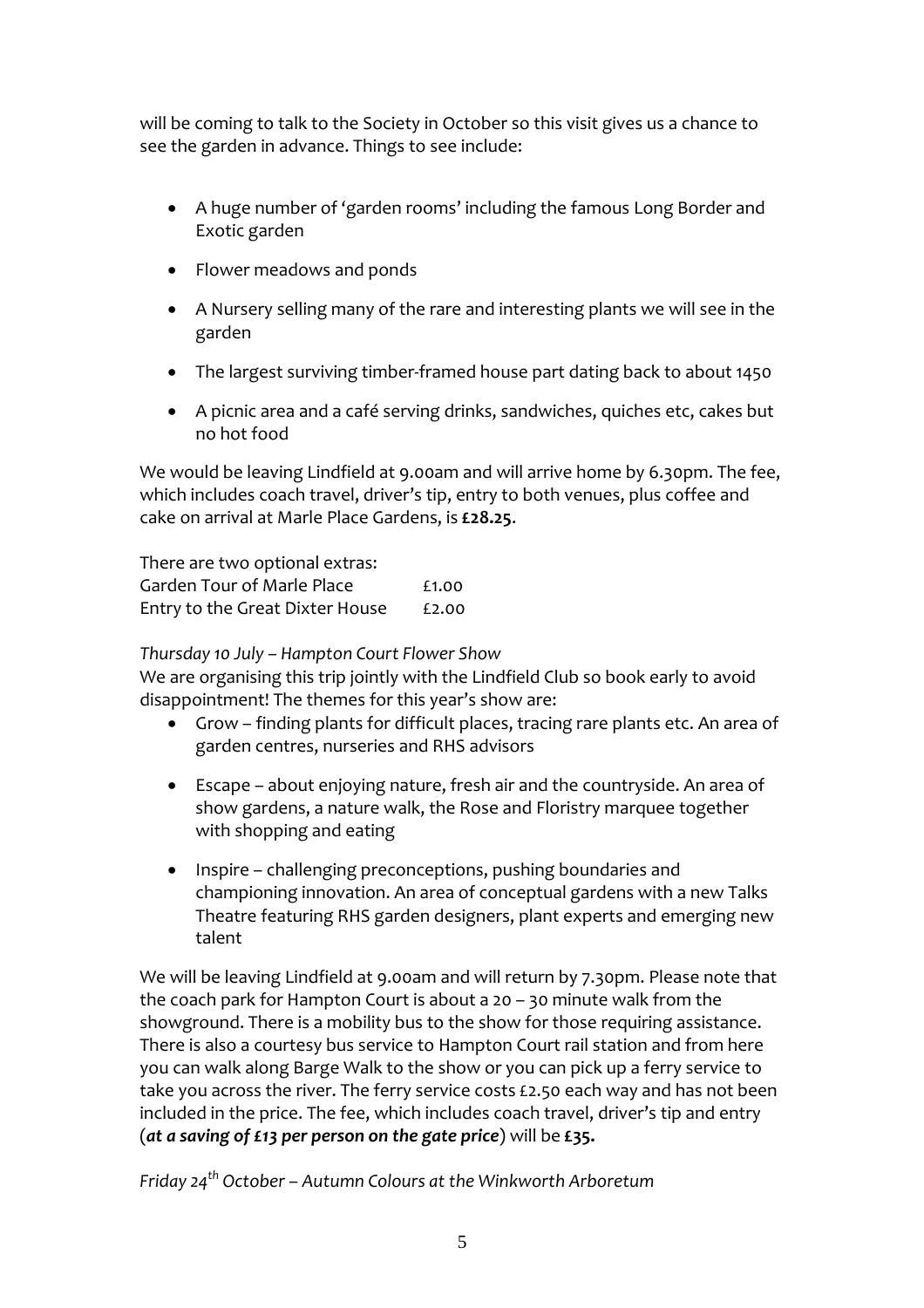Run by the National Trust, Winkworth Arboretum in Godalming has a collection of more than 1,000 different trees and shrubs and is absolutely stunning in the Autumn. It is a hillside site so there are some steep routes but much of the site is accessible on level pathways. There are three marked trails, one 'Open to All', one medium route 'Taste of Winkworth' and a 'Challenging' walk. There are beautiful views and peaceful walks, a lake with a boathouse and a wetland area. There is a tea room serving hot soup, sandwiches and homemade cake.

We will be leaving Lindfield at about 10.30am and returning by 4.00pm, plenty of time for a good long walk and a nice lunch. As it is a National Trust Property there will be two prices:

| National Trust Members     | £11.50 |
|----------------------------|--------|
| Non National Trust members | £17.25 |

### *Application Procedure*

- 1. Application forms can be found at the end of this newsletter. Please complete the specific form and send a separate cheque for each outing. I will acknowledge receipt of your application if you are able to include an email address. If this is not possible, I will bring a list to each of the evening talks.
- 2. Cheques will not be cashed and tickets sent out until it is certain that an outing is viable.
- 3. Tickets are initially only open to members of Lindfield Horticultural Society (LHS). If you have friends or family who would like to come on one or more of the outings, you are welcome to enclose a note giving me their names and I will put them on a waiting list for spare tickets. Tickets will show the departure and approximate return times. The coach pick up point is always the bus stop by the Lindfield Post Office.
- 4. Ticket price covers the coach travel, the driver's tip and entry to the venues. Unless stated otherwise nothing else is included. If you have purchased a ticket based on your membership of the National Trust, you must have your valid membership card with you on the day. If not you may be liable to pay the full entrance fee.
- 5. Once your tickets have been sent to you, the booking is fully confirmed. If you then cancel, your fee is non-refundable unless we are able to resell your ticket.

*Rose Mortenson*

### **Christmas Social 2013**

Well what an evening, never before have we actually sat down and fed 114 members, we were bursting at the seams and then 31 singers turned up! You could tell by the buzz and the excitement that everyone really enjoyed themselves, it was a great evening. May we thank all who were so kind with their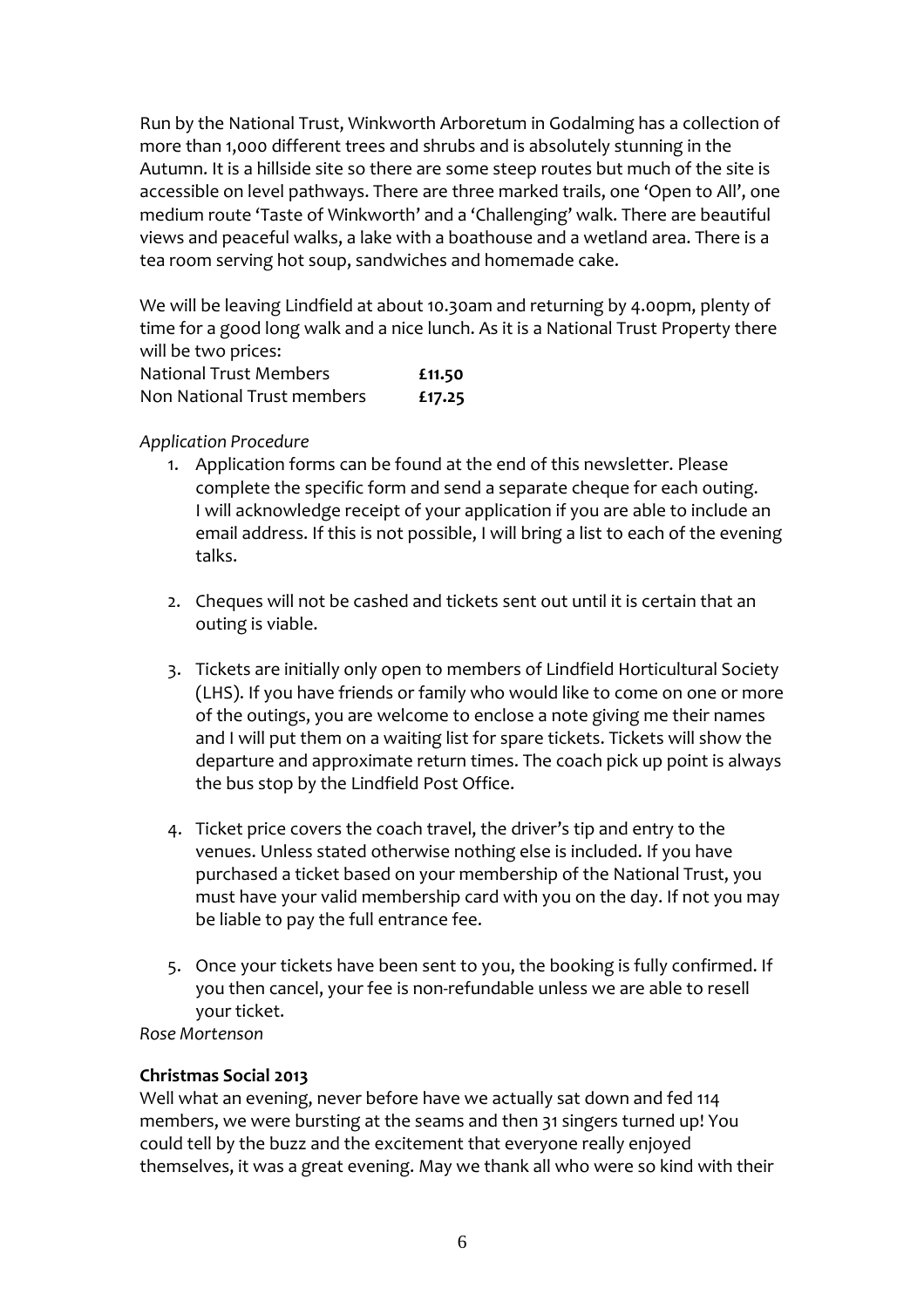praise but as usual we must thank those unsung heroes who: laid the tables, cut up the food, made up the plates, made mince pies, served at the bar and waited on tables, it is those people who should have yours and our thanks. It is really a team effort. We must also thank Tony and Steve the Stewards, Trevor from the Club and Sue in the kitchen who all really put themselves out to help us. The entertainment from the Sussex Harmonisers was quite something and great fun. *Alison & Michael Elliott*

### **Newsletter by Email**

If you are on email and don't as yet get your newsletter by email, just go to: www.lindfieldhorts.org.uk and click on 'email us' on the shed door and ask for your newsletter by email. Why not at the same time view our website, which is really great thanks to the efforts of our Webmaster Tim Richardson who can be contacted with your suggestions and/or contributions in the same way. *Committee*

### **Sponsor a Class**

As usual I am appealing to members to sponsor a show class in 2014. Putting on a Show is really quite expensive and members sponsorship makes so much difference to the economics of our shows. Just one class in one show would cost £2.00, the same class in all three shows £6.00 and a specialist class in one show £5.00 and in all three shows £15.00. If anyone could help we would be most grateful. You could, just for a bit of fun, sponsor a class and challenge one of your friends or relations to win it back or you could give it as a present for one of those people who already have everything. *Michael Elliott*

### **RHS Entry**

The Society is an affiliated member of the Royal Horticultural Society and as such receives a number of benefits. One of these benefits is a reduction in the entrance fee of 30%, for two people at any one time, to any of the four RHS gardens. If you are thinking of going to a RHS garden and would like to borrow the card for a day, to take advantage of the reduction please give me a ring. We have only one card so it will be on a first come basis. *Michael Elliott*

### **Advance Notice ‐ Photographic Classes for the 2015 Spring Show**

- My Lindfield (an iconic image representing what the village means to you)
- Herbaceous Border
- Outings/Visits (An image from the many outings/visits by Members of LHS in the previous 12 months)
- $\bullet$  Still Life
- Round/circler
- An odd angle

*Restricted Class*

• Three of Something

### **The Garden Show at Firle**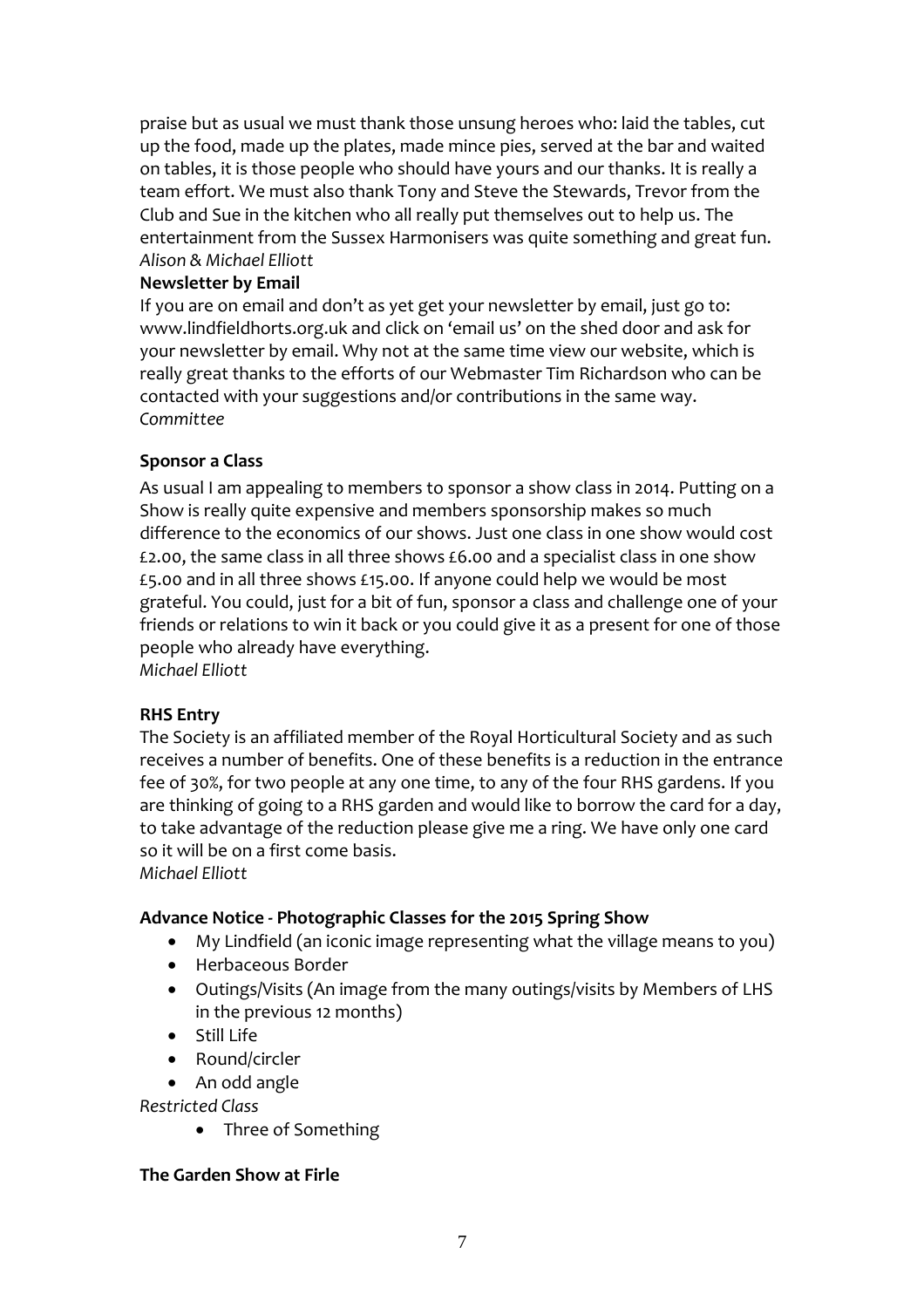This takes place from Friday 18<sup>th</sup> April to Sunday 20<sup>th</sup> (Easter week-end). Set in the grounds of Firle Place with plenty of parking, it is easy to reach along the A27, and is a stress‐free alternative to the larger shows. With around 100 exhibitors we have found the specialist nursery stands particularly good. There are other garden‐related exhibitors, as well as gifts, art, craft and design and country food and wines. There is a website: www.thegardenshowonline.com *Rosemary Humphreys*

### **Camelia Botnar Foundation**

Despite poor weather on 12 February, a good number of members came to hear Richard Horsley talk about the work of the Foundation. Richard, the Nursery Manager, brought with him Tim Clement, the Metalwork Manager, and between them they talked about how the Foundation helps disadvantaged young people. They aim to train and educate 16 – 21 year olds on two year residential apprenticeship schemes in metalwork, horticulture, carpentry and joinery, catering, light building work, estate maintenance, pottery and painting and decorating. They receive a wage and are encouraged to save, with financial penalties for bad behaviour or poor work. The audience found the talk inspiring and bombarded Richard and Tim with questions for 30 minutes.

Although Camelia Botnar Homes and Gardens – the commercial arm of the Foundation – is relatively nearby just off the A272 two miles west of Cowfold, some members had not heard of it. When I visited last year I was impressed with the healthy, reasonably priced plants, especially pelargoniums, fuchsias and bedding plants. The showrooms sell items made by the apprentices; the furniture and metalwork are outstanding and trainees are often recognised by awards at the South of England Show. Bespoke items can be made to order. There is also a shop with a wide range of gifts, cards and Sussex produce. Several members vouched for the delicious home‐cooked food served in the Bistro. Open Mon‐Sat 9‐5, Sun 10‐4 ‐ Reservations 01403 864588 – website: www.cameliabotnar.com *Rosemary Humphreys*

### **BBC2 is looking for YOU?**

You may be interested in a new BBC2 primetime gardening show 'The Big Allotment Challenge' to be shown in April*.* The series follows a handful of talented amateur kitchen gardeners as they transform a plot of earth into a patch of beauty and reveal all the wonderful possibilities that can be unlocked from allotment growing.

The production team are now looking for contestants (see flyer attached) for the next series, 'who have the skill and dedication and who could dig their way to victory and be crowned the winner of The Big Allotment Challenge. People who can cultivate the perfect carrot, make their green tomatoes into award winning chutney and turn their dahlias and sweet peas into floral arrangements fit for a Queen.'

Interested or know someone who might be? If so please contact: grow@silverriver.tv or call 0207 907 3401 for an application form. The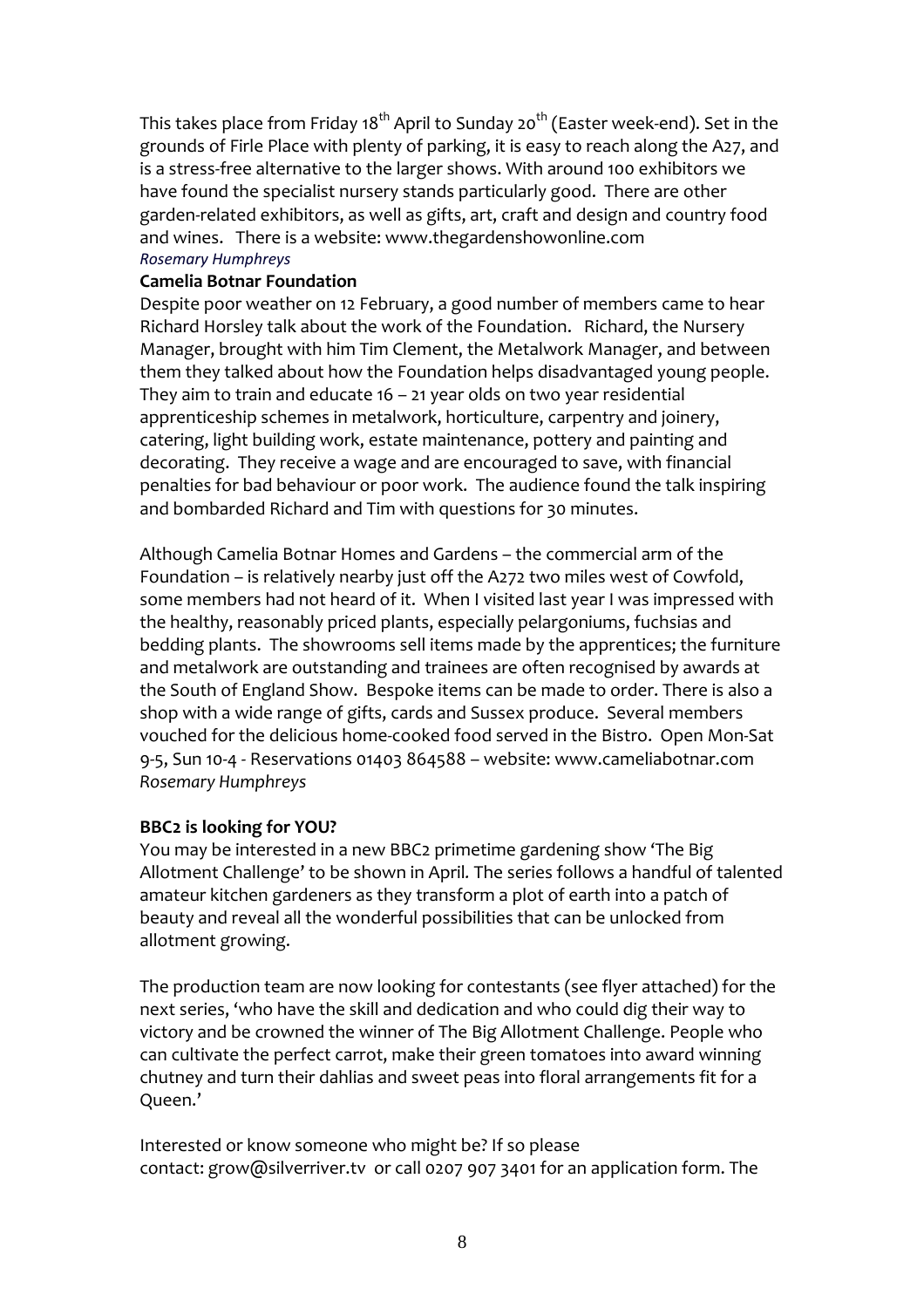deadline for applications is 12pm on the 13th of March 2014 (I realise this may reach some of you too late – editor). *Heather Martin*

| <b>TICKET APPLICATION: Clandon Park and Ramster Gardens</b>                                                          |  |  |  |
|----------------------------------------------------------------------------------------------------------------------|--|--|--|
| THURSDAY 8 <sup>th</sup> MAY 2014                                                                                    |  |  |  |
| I am a member of LHS and wish to apply for:                                                                          |  |  |  |
| ticket(s) at £17.75 each (NT members)                                                                                |  |  |  |
| ticket(s) at £25.25 each (non NT members)                                                                            |  |  |  |
| Please provide the name(s) and telephone number for each person                                                      |  |  |  |
|                                                                                                                      |  |  |  |
|                                                                                                                      |  |  |  |
|                                                                                                                      |  |  |  |
| .                                                                                                                    |  |  |  |
| If anyone in your party wants to pre-book a wheelchair or has any other<br>special needs, please give details below: |  |  |  |
|                                                                                                                      |  |  |  |
|                                                                                                                      |  |  |  |
|                                                                                                                      |  |  |  |
|                                                                                                                      |  |  |  |
| Email<br>address                                                                                                     |  |  |  |
|                                                                                                                      |  |  |  |
| Separate cheque for each outing please.                                                                              |  |  |  |
| Please send this form, a stamped addressed envelope and your cheque to:                                              |  |  |  |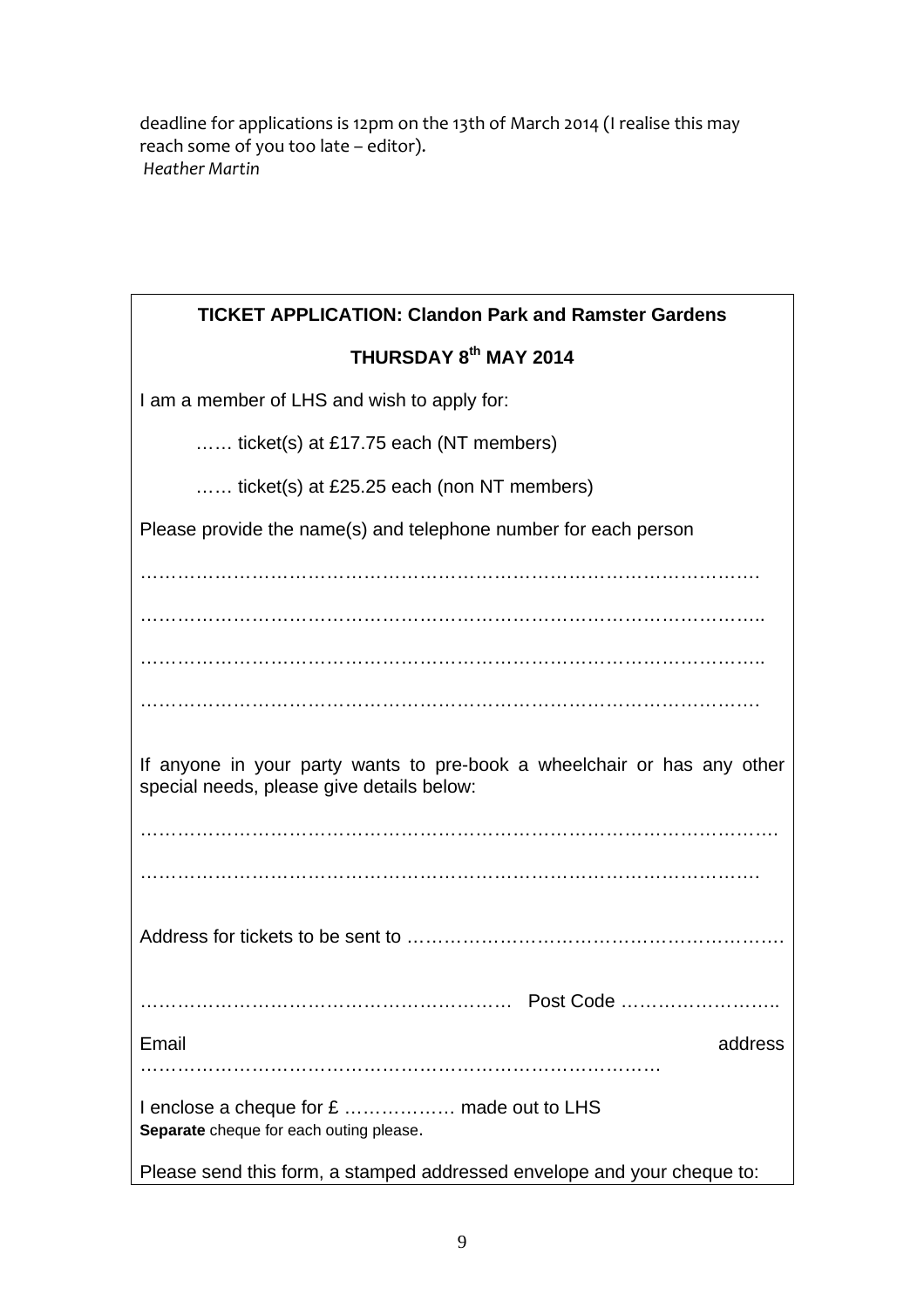### **Rose Mortenson, Shamrock Cottage, Gravelye Lane, Lindfield, West Sussex RH16 2RY Tel: 01444 483229 rose.mortenson@gmail.com**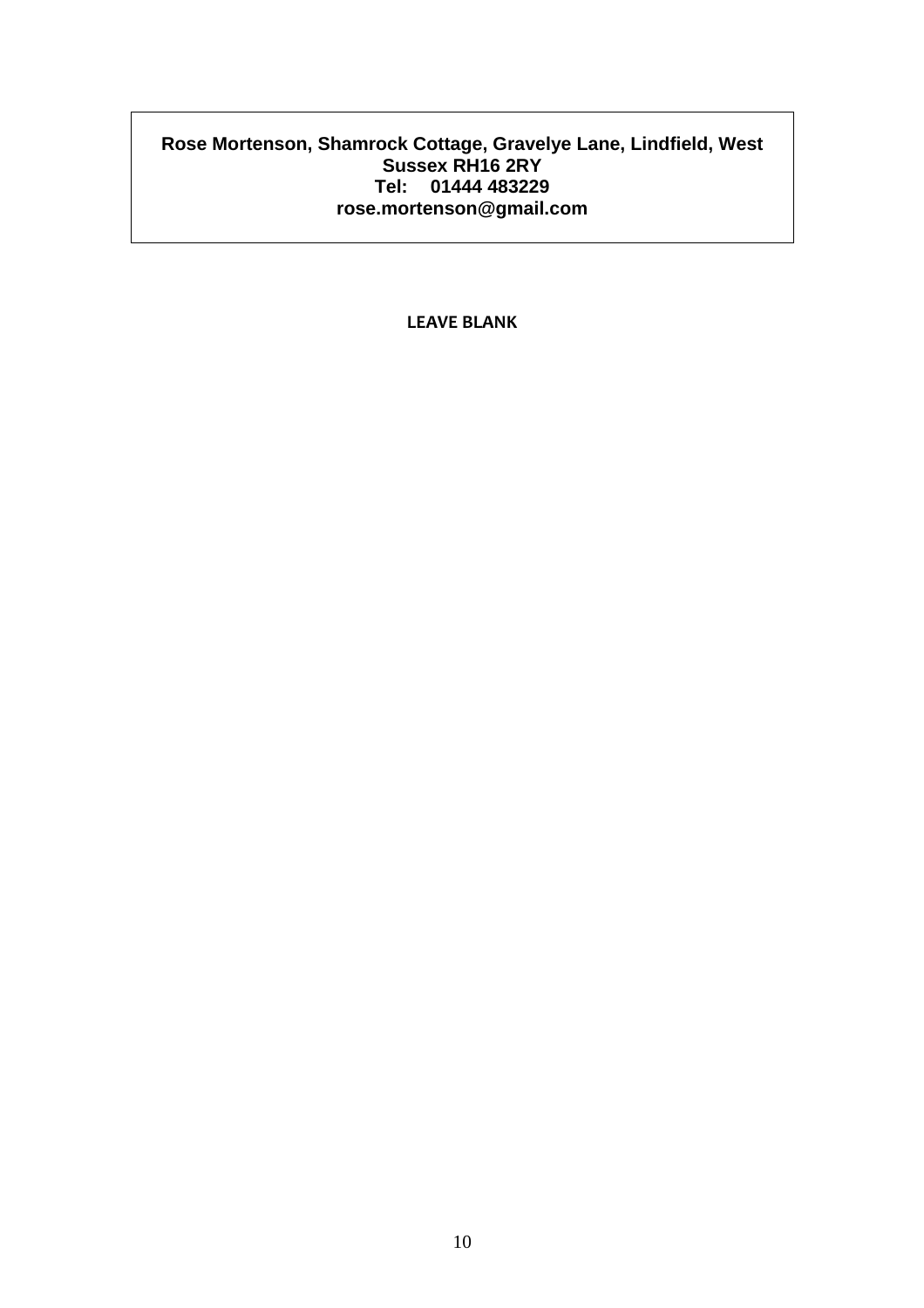| <b>TICKET APPLICATION: Marle Place Gardens and Great Dixter</b>                                                      |
|----------------------------------------------------------------------------------------------------------------------|
| FRIDAY 6TH JUNE 2014                                                                                                 |
| I am a member of LHS and wish to apply for:                                                                          |
| ticket(s) $@E28.25$                                                                                                  |
| plus the following optional extras:                                                                                  |
| ticket(s) @ £1 per person for a conducted tour of the Marle Place Garden                                             |
| ticket(s) @ £2 per person for entry to the Great Dixter House                                                        |
| Please provide the name(s) and telephone numbers                                                                     |
|                                                                                                                      |
|                                                                                                                      |
|                                                                                                                      |
|                                                                                                                      |
| If anyone in your party wants to pre-book a wheelchair or has any other<br>special needs, please give details below: |
|                                                                                                                      |
|                                                                                                                      |
| Address for tickets to be sent to                                                                                    |
|                                                                                                                      |
| Email<br>address                                                                                                     |
| I enclose a cheque for £  made out to LHS                                                                            |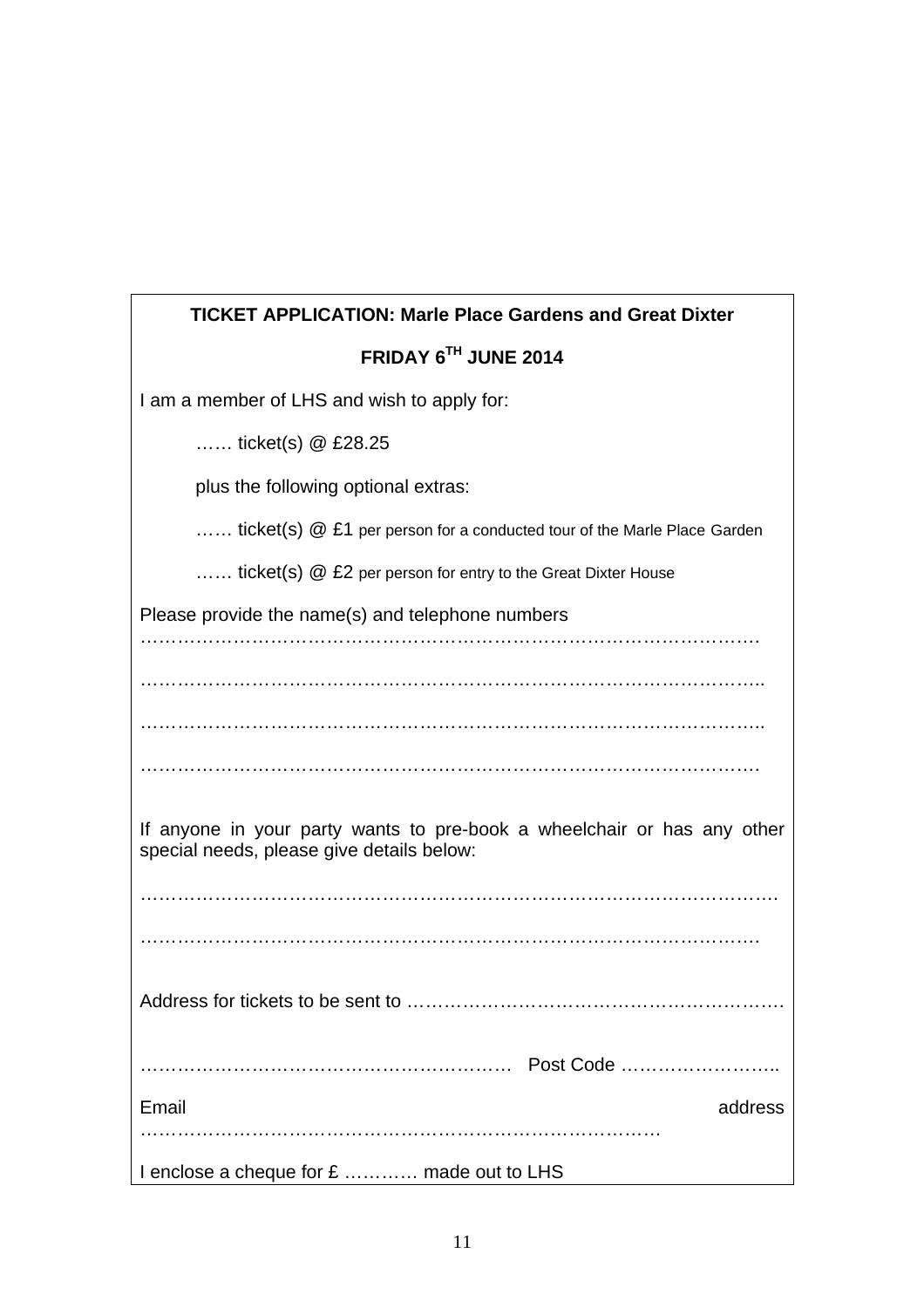a **separate** cheque for each outing please.

Please send this form, a stamped addressed envelope and your cheque to:

### **Rose Mortenson, Shamrock Cottage, Gravelye Lane, Lindfield, West Sussex RH16 2RY Tel: 01444 483229**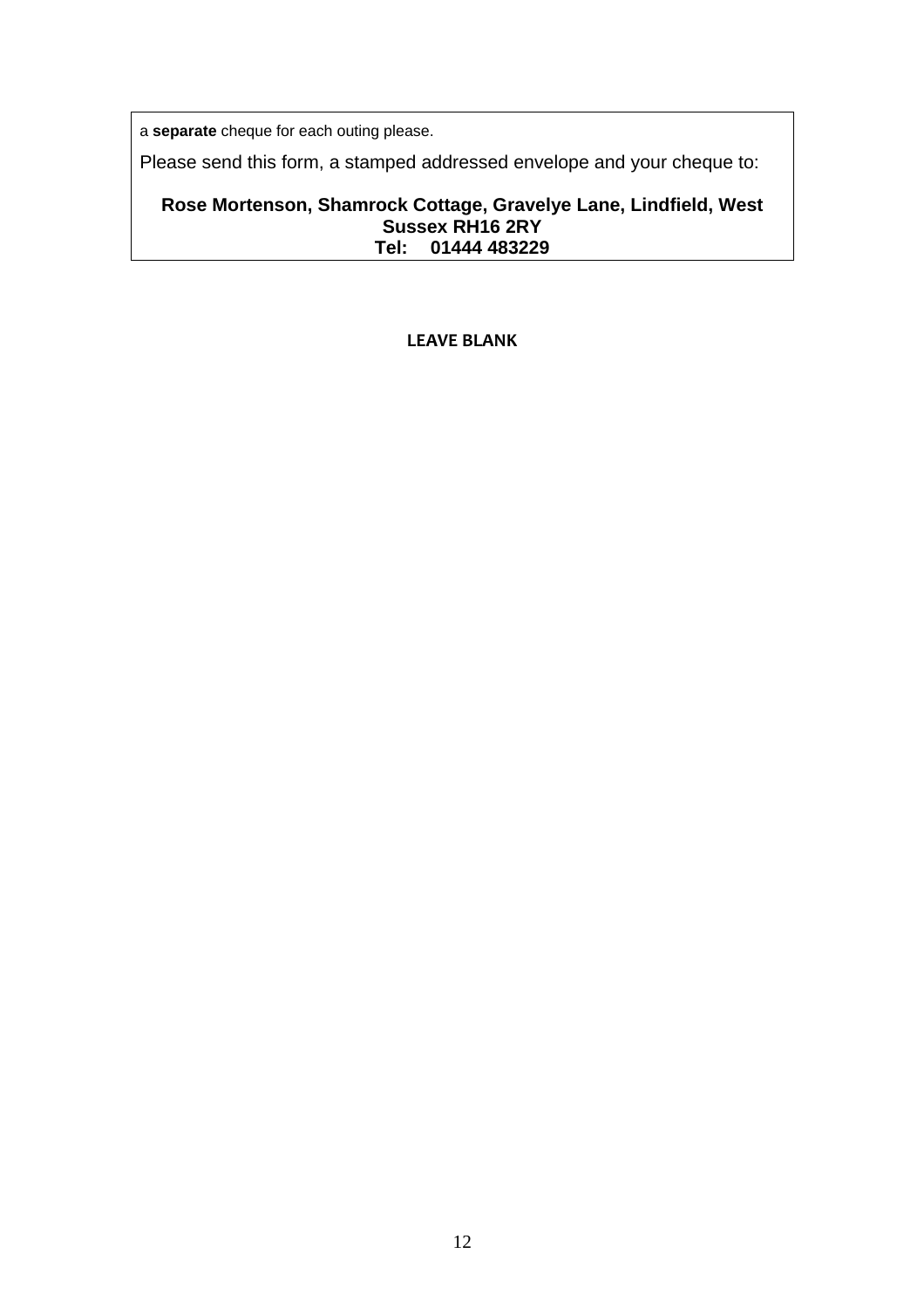| rose.mortenson@gmail.com<br><b>TICKET APPLICATION: Hampton Court Flower Show</b>                                     |  |  |
|----------------------------------------------------------------------------------------------------------------------|--|--|
| THURSDAY 10th July 2014                                                                                              |  |  |
| I am a member of LHS and wish to apply for:                                                                          |  |  |
| $\ldots$ ticket(s) at £35.00                                                                                         |  |  |
| Please provide the name(s) and telephone numbers                                                                     |  |  |
|                                                                                                                      |  |  |
|                                                                                                                      |  |  |
|                                                                                                                      |  |  |
| If anyone in your party wants to pre-book a wheelchair or has any other<br>special needs, please give details below: |  |  |
|                                                                                                                      |  |  |
|                                                                                                                      |  |  |
|                                                                                                                      |  |  |
|                                                                                                                      |  |  |
| Email<br>address                                                                                                     |  |  |
| I enclose a cheque for £  made out to LHS<br>a separate cheque for each outing please                                |  |  |
| Please send this form, a stamped addressed envelope and your cheque to:                                              |  |  |

13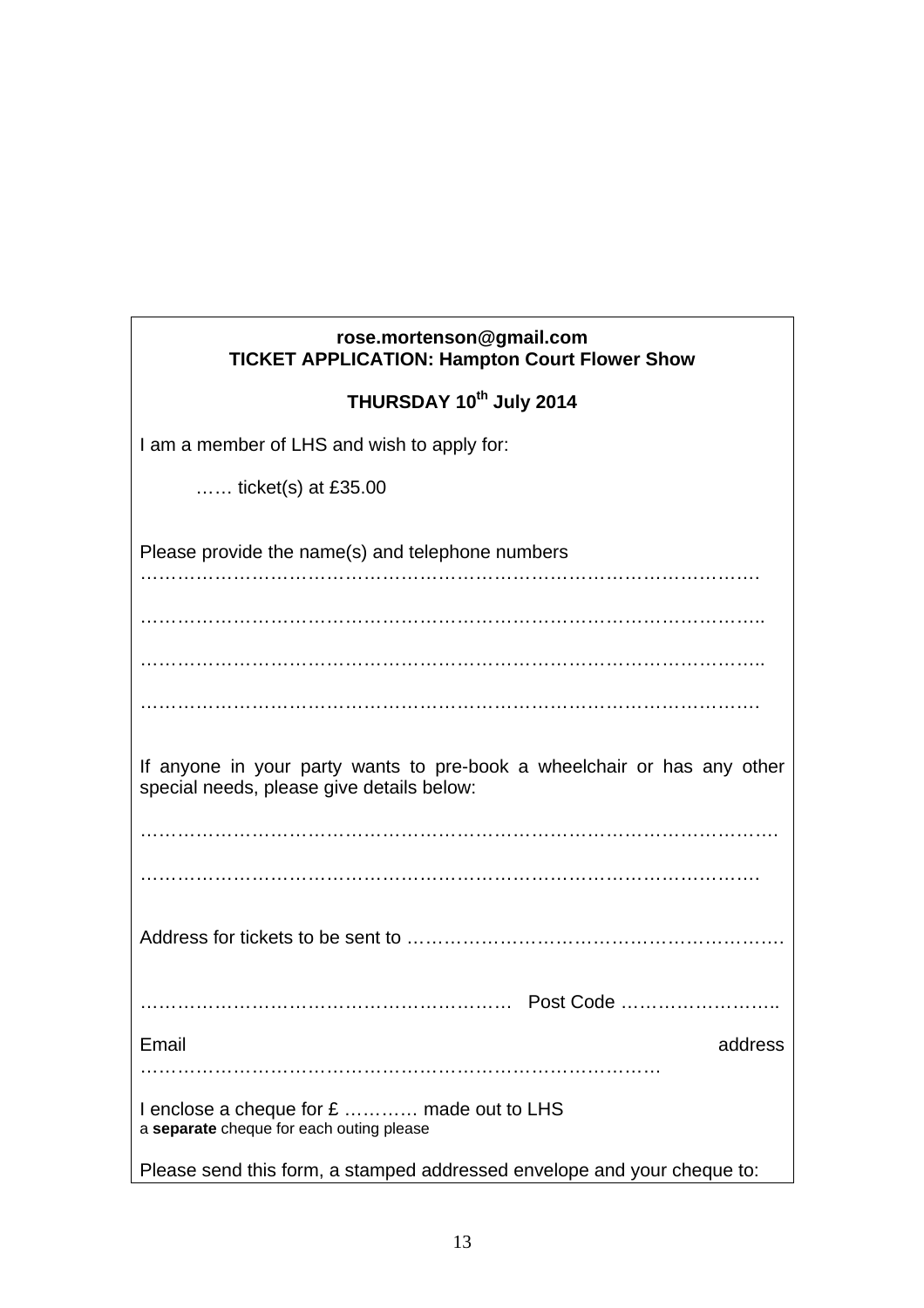### **Rose Mortenson, Shamrock Cottage, Gravelye Lane, Lindfield, West Sussex RH16 2RY Tel: 01444 483229 rose.mortenson@gmail.com**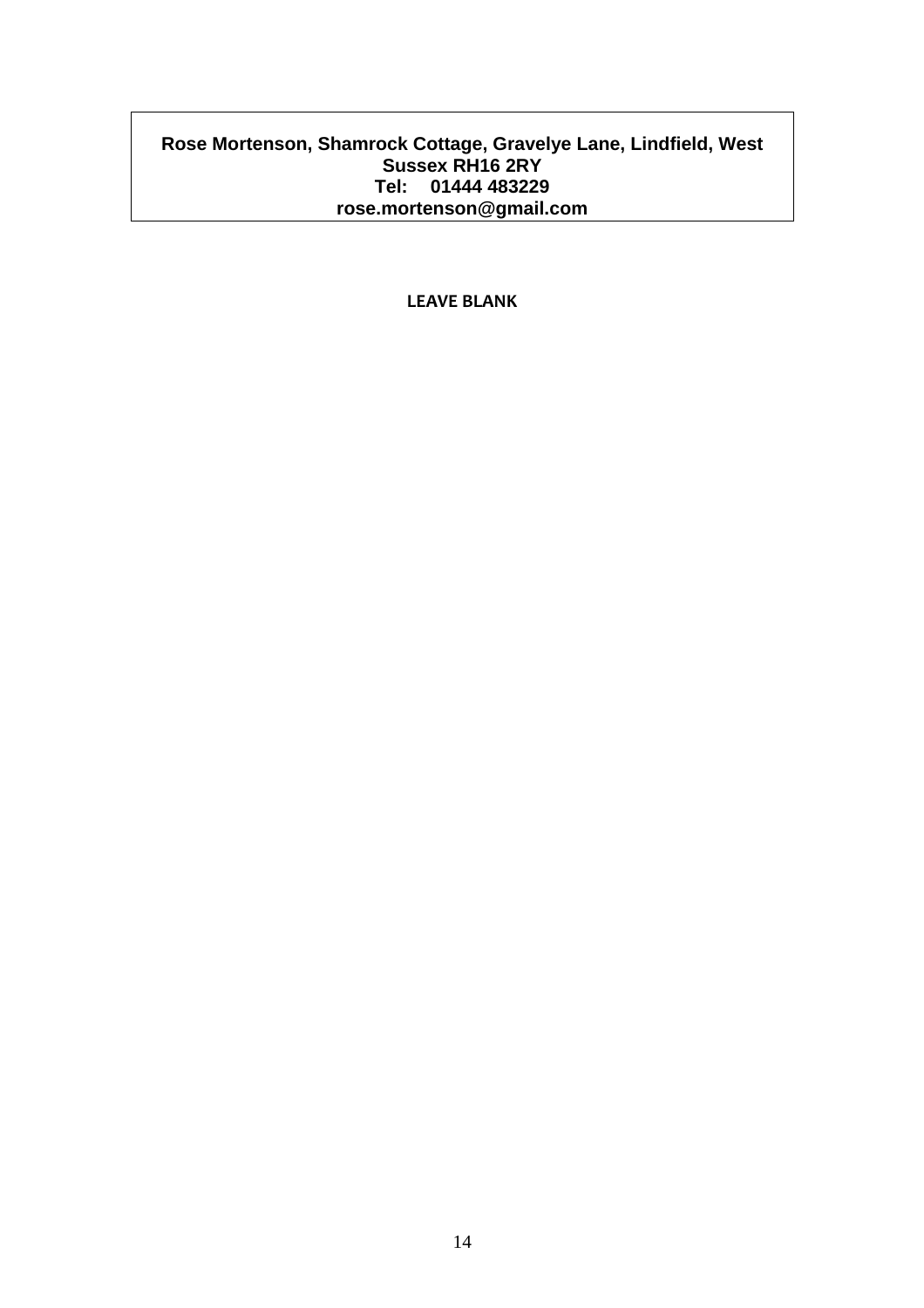| <b>TICKET APPLICATION: Winkworth Arboretum</b>                                                                       |
|----------------------------------------------------------------------------------------------------------------------|
| FRIDAY 24th OCTOBER 2014                                                                                             |
| I am a member of LHS and wish to apply for:                                                                          |
| ticket(s) at £11.50 each (NT members)                                                                                |
| ticket(s) at £17.25 each (non NT members)                                                                            |
| Please provide the name(s) and telephone number                                                                      |
|                                                                                                                      |
|                                                                                                                      |
|                                                                                                                      |
|                                                                                                                      |
| If anyone in your party wants to pre-book a wheelchair or has any other<br>special needs, please give details below: |
|                                                                                                                      |
|                                                                                                                      |
|                                                                                                                      |
| Post Code                                                                                                            |
| Email<br>address                                                                                                     |
|                                                                                                                      |
| I enclose a cheque for £  made out to LHS<br>a separate cheque for each outing please                                |
| Please send this form, a stamped addressed envelope and your cheque to:                                              |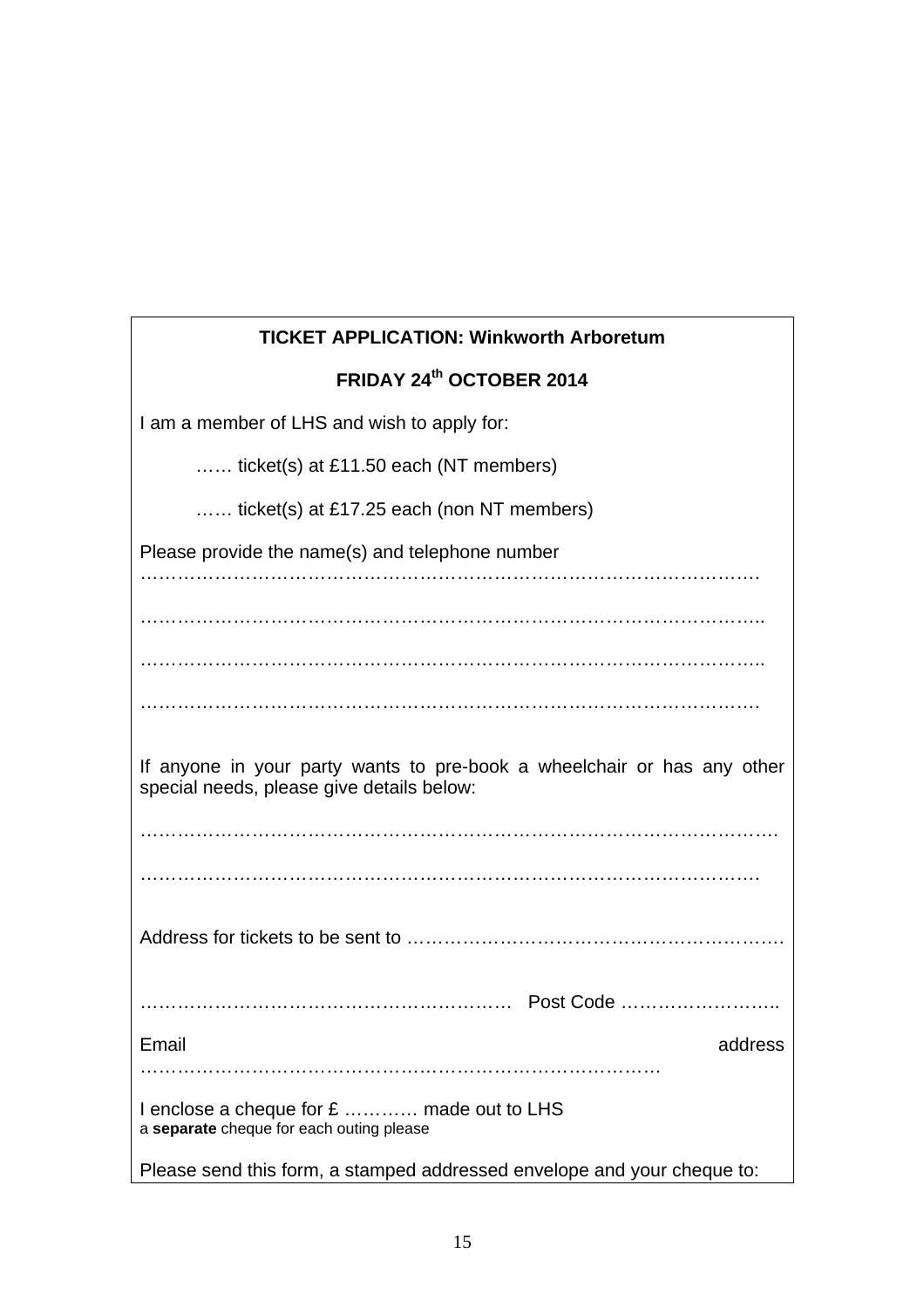### **Rose Mortenson, Shamrock Cottage, Gravelye Lane, Lindfield, West Sussex RH16 2RY Tel: 01444 483229 rose.mortenson@gmail.com**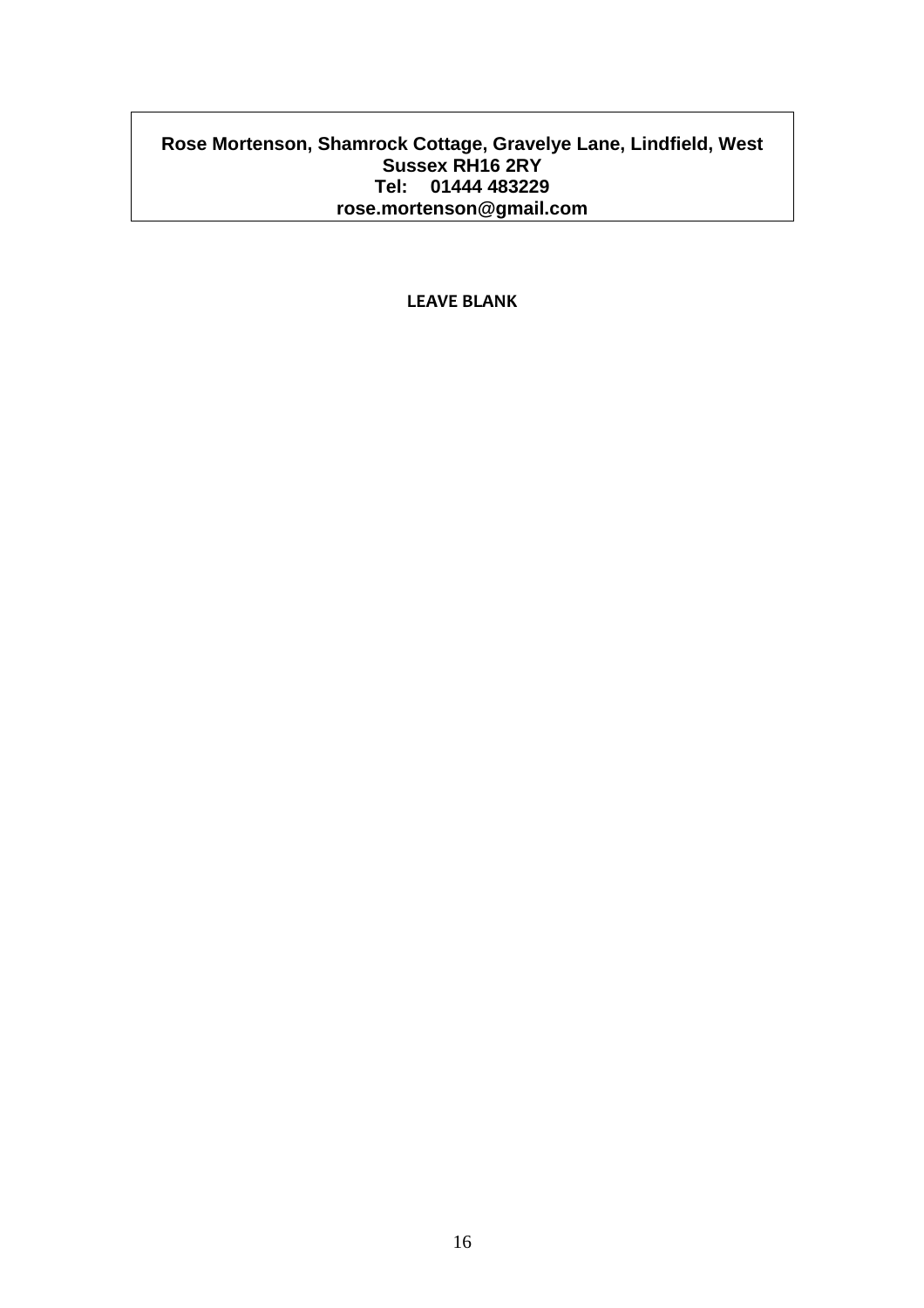### **LHS PRICE LIST 2014**

| Prices may changes when new stock is bought |       |                                           |       |
|---------------------------------------------|-------|-------------------------------------------|-------|
| <b>COMPOST/PEAT &amp; GRIT</b>              |       | <b>Seaweed Calcified 4kg</b>              | 3.80  |
| <b>Compost Ericaceous 40lt</b>              | 3.65  | <b>Seaweed Calcified 25kg</b>             | 19.65 |
| <b>Compost Sinclair All Purpose 75lt</b>    | 6.75  | <b>Sequstered Iron - 5 sachDoff</b>       | 3.50  |
| <b>Compost Sinclair Potting 75lt</b>        | 6.35  | <b>Sulphate of Amonia 4kg</b>             | 3.40  |
| <b>Growbag Humax</b>                        | 2.20  | <b>Sulphate Ammonia 25kg</b>              | 16.95 |
| JI Compost Seed 201t                        | 3.10  | <b>Sulphate of Iron 4kg</b>               | 3.10  |
| JI Compost No 2 201t                        | 2.90  | <b>Sulphate Iron 25kg</b>                 | 15.30 |
| JI Compost No3 20lt                         | 3.10  | <b>Sulphate of Potash 4kg</b>             | 8.35  |
| <b>Compost JAB Multipurpose 60 ltr</b>      | 3.40  | <b>Sulphate Potash 25kg</b>               | 41.75 |
| <b>Pearlite 100ltr</b>                      | 16.50 | <b>Tomorite 2.5ltr</b>                    | 10.30 |
| <b>Pearlite 5ltr</b>                        | 1.00  |                                           |       |
| Peat Shamrock mdm 225lt                     | 14.50 | <b>INSECTICIDES/PESTICIDES/FUNGICIDES</b> |       |
| <b>Potting Grit - Tunstall</b>              | 3.90  | All in One 1ltr - Doff                    | 3.60  |
| Sand - sharp or silver                      | 3.80  | Ant Powder 300gm-Doff                     | 1.45  |
| Vermiculite 100ltr                          | 21.55 | Bordeaux Mixture 175g - Vitax             | 3.70  |
| <b>Vermiculite 5ltr</b>                     | 1.15  | <b>Brushwood Kiler 500ml SBK</b>          | 10.45 |
|                                             |       | Fly Traps x25                             | 9.90  |
| <b>FERTILISERS</b>                          |       | Pathclear per packet                      | 1.25  |
| <b>Bone meal 4kg</b>                        | 4.00  | Py Insect Powder 175g                     | 3.25  |
| <b>Bone Meal 25kg</b>                       | 18.30 | Roseclear3 200ml - Scotts                 | 8.50  |
| Fish Blood & Bone 4kg                       | 2.55  | RoundUp 280ml                             | 13.90 |
| Fish Blood & Bone 25kg                      | 12.70 | <b>SB Plant Invigorator</b>               | 2.55  |
| <b>Garden Lime 4kg</b>                      | 1.40  | <b>Slug Pellets 450gm</b>                 | 2.05  |
| <b>Garden Lime25kg</b>                      | 5.50  | Weedol                                    | 1.30  |
| Garotta 10kg                                | 11.30 | <b>Yellow Sulpher 225g - Vitax</b>        | 3.05  |
| <b>Growmore Granular 4kg</b>                | 3.50  |                                           |       |
| <b>Growmore Granular 25kg</b>               | 16.35 | <b>SUNDRIES</b>                           |       |
| <b>Groworganic Manure</b>                   | 6.30  | <b>Canes 4ft</b>                          | 0.20  |
| <b>Groworganic Pellets</b>                  | 5.60  | Canes 4ftx20                              | 3.40  |
| Lawn Feed & Weed                            | 28.40 | <b>Canes 8ft</b>                          | 0.35  |
| Lawn Feed Weed mosskiller4kg                | 5.35  | <b>Canes 8ftx20</b>                       | 6.85  |
| Lawn Feed weed mosskiller25kg               | 26.60 | <b>Green Jute 200gm</b>                   | 1.35  |
| <b>Lawn Food Autumn25kg</b>                 | 27.15 | Labels Standard White 4" -25              | 0.35  |
| <b>Lawn Sand25kg</b>                        | 8.15  | <b>Plastic Potato Bags x 10 *</b>         | 2.20  |
| <b>Maxicrop complete 1lt</b>                | 4.15  | Pots 13F                                  | 0.15  |
| Maxicrop Mosskiller&lawn Tonic 1lt          | 4.60  | Pots FP7- Vacpot x15                      | 0.60  |